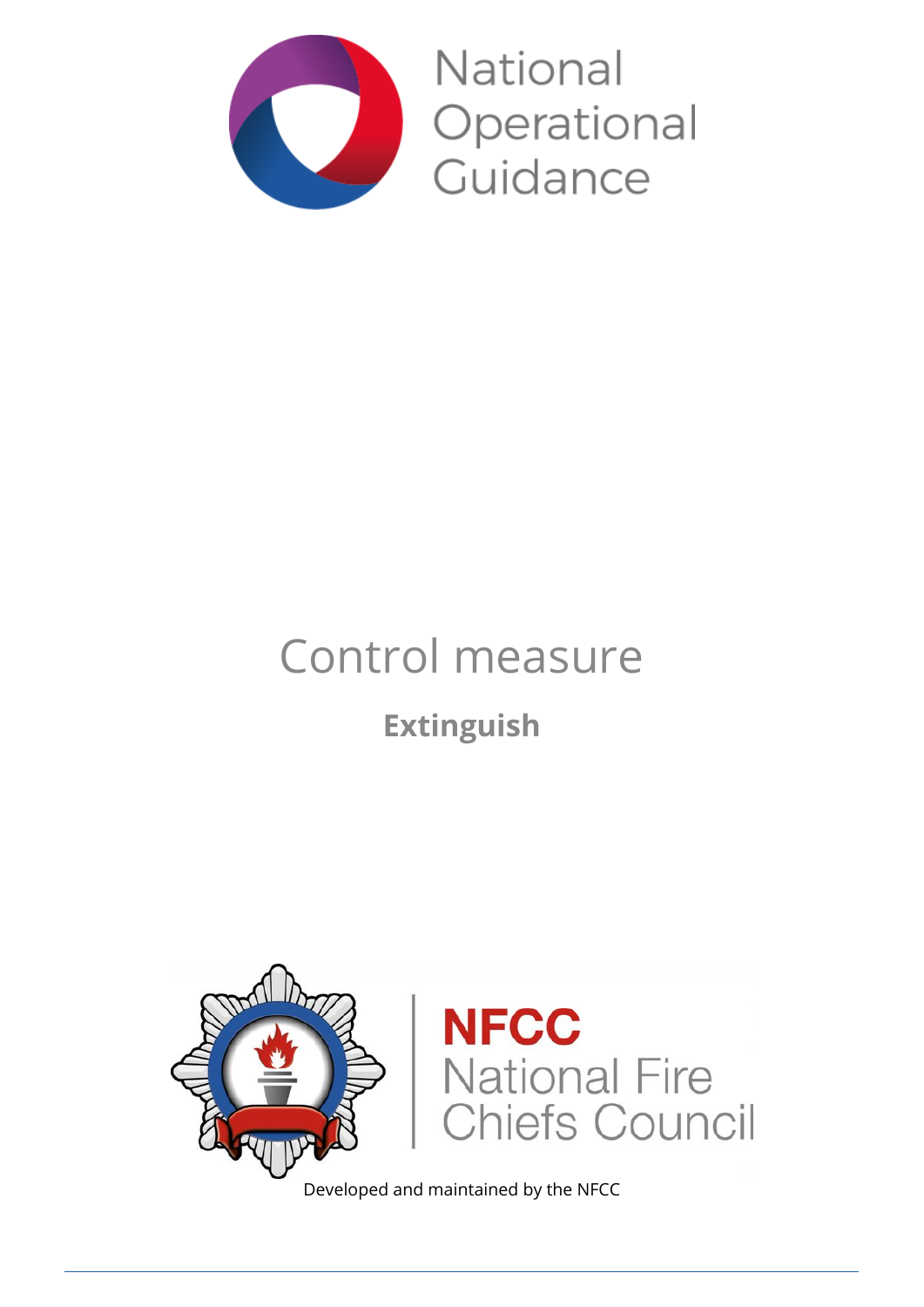



### Contents

|--|--|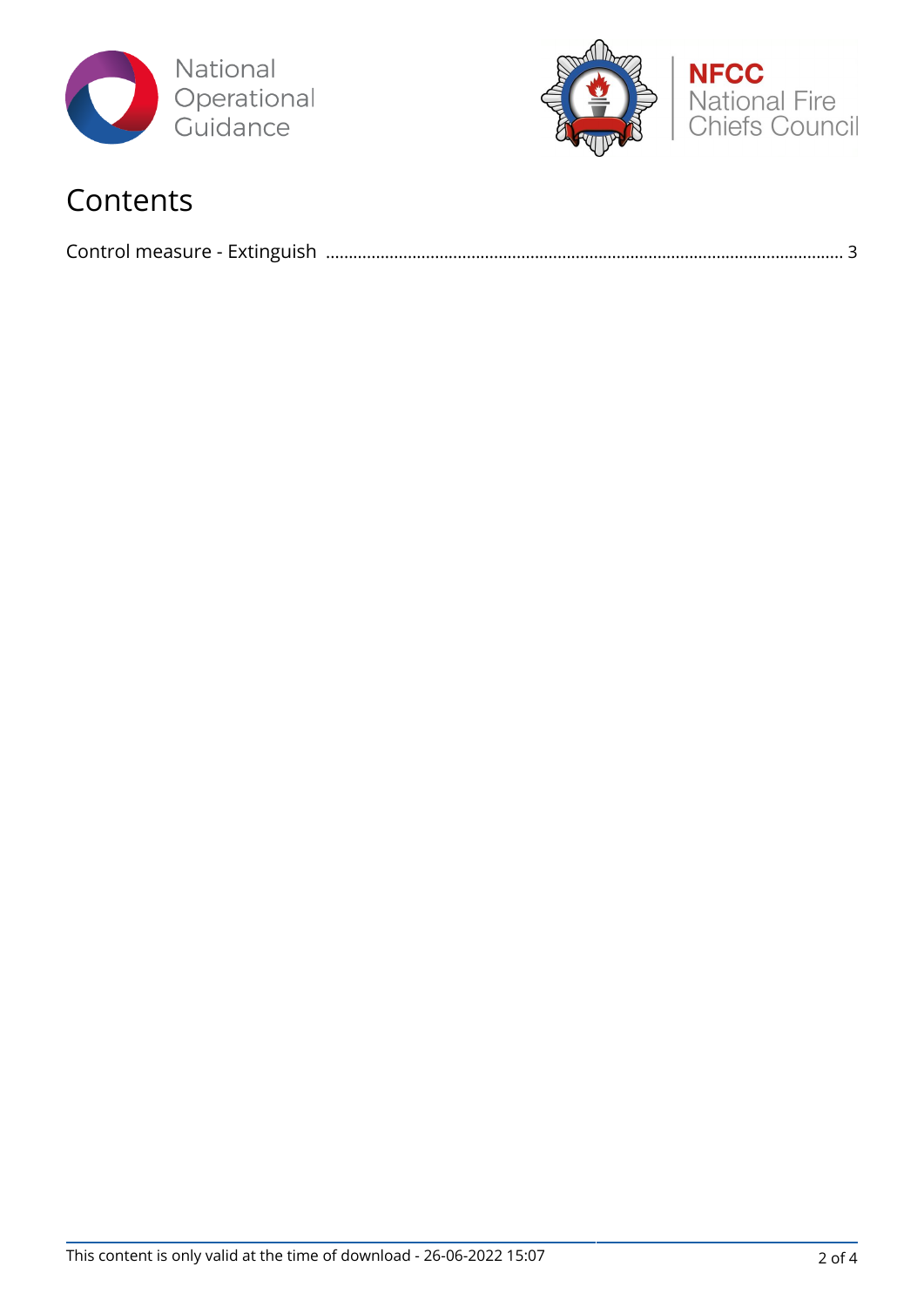



## Control measure - Extinguish

### **Control measure knowledge**

Fire service high volume pumps, fixed installation pumps or pumps secured from a third party supplier can be used to provide water for firefighting. When using this type of equipment or when large volumes of water are being pumped, the appropriate environment agency must be informed. As well as containing run-off, care should be taken not to draw too much water because this can threaten water supplies and damage ecosystems.

#### **Strategic actions**

Fire and rescue services should:

- Develop procedures that incorporate the use of high volume pumps for incidents that will require large volumes of water to extinguish
- Liaise with local environment agencies, local authorities' statutory resilience forums to identify and formulate plans for sites that are likely to produce significant smoke plumes/require large amounts of water to extinguish if involved in fire. See National Operational Guidance: Operations. [Identify foreseeable risk](http://www.ukfrs.com/admin/structure/eck/entity/promos/12221)
- Have procedures in place for the safe decontamination of high volume pumping equipment after use. See the following sections of the [Environmental Protection Handbook](http://www.ukfrs.com/media/418):
	- o 1.6.6 Protocol for disposing of contaminated water and associated wastes at incidents 2.12.1 High volume pump decontamination

### **Tactical actions**

Incident commanders should:

Seek technical advice - for instance, from a Hazardous Materials Advisor (HMA) or product specialist before deploying a high volume pump